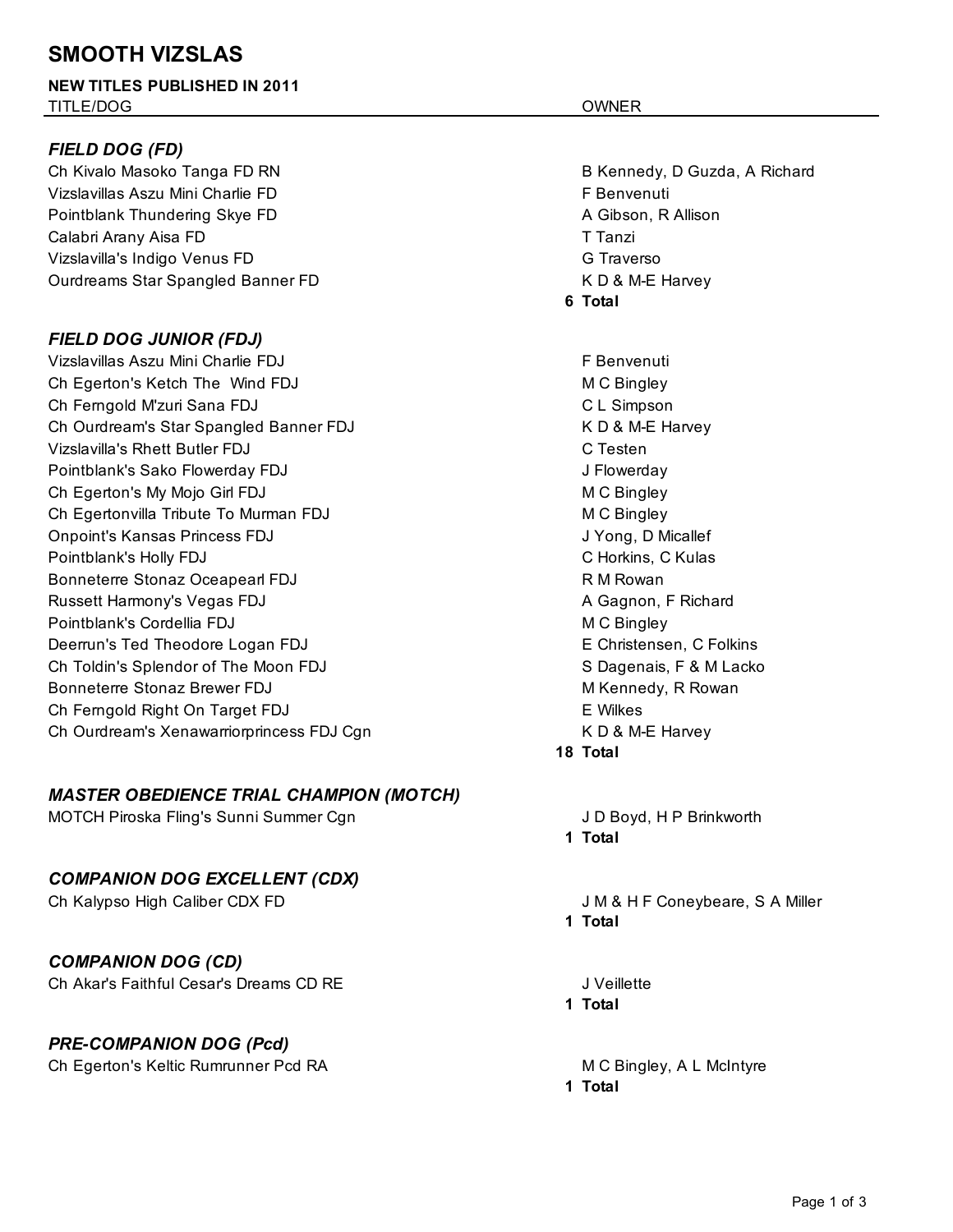*SHOW CHAMPION (CH)* Ch Dezertfyre's Captain's First Mate S & A Slabaugh Ch Bonneterre Blazu Cleo FDJ R M Rowan Ch Ferngold's Tiger Moon E Wilkes Ch Sansouci's Gem North of Forty-Nine FDJ **Let under the Standard Let A** T Wright, L Pruitt Ch Kizmar Pagliacci Only Th'wicked **K** Rust, P Hussa, M & E Morris Ch Dynata's Bound To Raise The Bar FDJ R & P Delaney Ch Adrian's Ruby Dream Maker School and School and School and School and School and School and School and School and School and School and School and School and School and School and School and School and School and School Ch Jaybren's Northern Gold DD AGN B R Kilgour Ch Piroska Molten Lava K Torrie Ch Copper Creek Pyrosas Blaze L & P Potts Ch Pennybrook's I'm A Melvin 2 CD RN B Newman, A Dupont Ch Akar Like A Fantastic Shelby J Veillette Ch Avalon's Classic Alliance J & T Tischler Ch Szizlin's Sail on Sail on Vela B B & C Phelps Ch Firepoint Riverview Beforetheparade Passes By **R** Bennington & H Grant Ch Pointblank's Cordelia FDJ M C Bingley Ch Solana's Pacific Jewel of Toldin H Bray, F & M Lacko Ch Braemarsrose Poppys Girl Telen K Morrissey Ch Egerton's Remington Steel M C Bingley Ch Egerton's River of Dreams **M** C Bingley, R Stoveld Ch Toldin's Splendor of The Moon SC Dagenais, F & M Lacko Ch Szuzu's C Is For Cookie C A Ashe, S Nakamura, C Rappaport Ch Elgin Cariad Dorratz Miles To Go L A & K L Smith Ch Egerton's Raptor on The Wing L Contract Contract Contract Contract Currie Ch Egerton's Runaway Girl Manuscript Channels Channels McC Bingley Ch Vizslavillas Hizelgo Kis Margo C Crawford Ch Varazs Kedves Quasar **B Tanko, I Gogalniceanu, S Dorosh** Ch Braemarsrose Poppys Girl Mak K Morrissey K Morrissey Ch Lienroc Glowing Heart Vesper Schule and Schuckers S Bouchard, L Lalonde Ch Blackbullet Jumpn Red Jellybean S Farr & W L Daniels Ch Comynara Red Ryder Dog Café W B Gurney Ch Ourdreams Wheel of Fortune K D & M-E Harvey Ch Toldin's Here Comes The Sun FDJ M & K Lepine, F & M Lacko

#### **TRACKING: TD**

**Ch Sansouci's Gem North of Forty-Nine FDJ** L & T Wright, L Pruitt Ch Barben's Quail Song CDX FDX AGI AGXJ RE TD Cgn H J & J D Handke

*AGILITY - NOVICE (AGN)* Jaybren's Northern Gold AGN B R Kilgour Ch Icon's Trekking East AGN B Lawson, M & B Branfireun

## *AGILITY NOVICE JUMPER (AGNJ)*

Jaybren's Northern Gold AGN AGNJ B R Kilgour Ch Icon's Trekking East AGN AGNJ B Lawson, M & B Branfireun

**33 Total**

**2 Total**

- 
- **2 Total**

- 
- **2 Total**